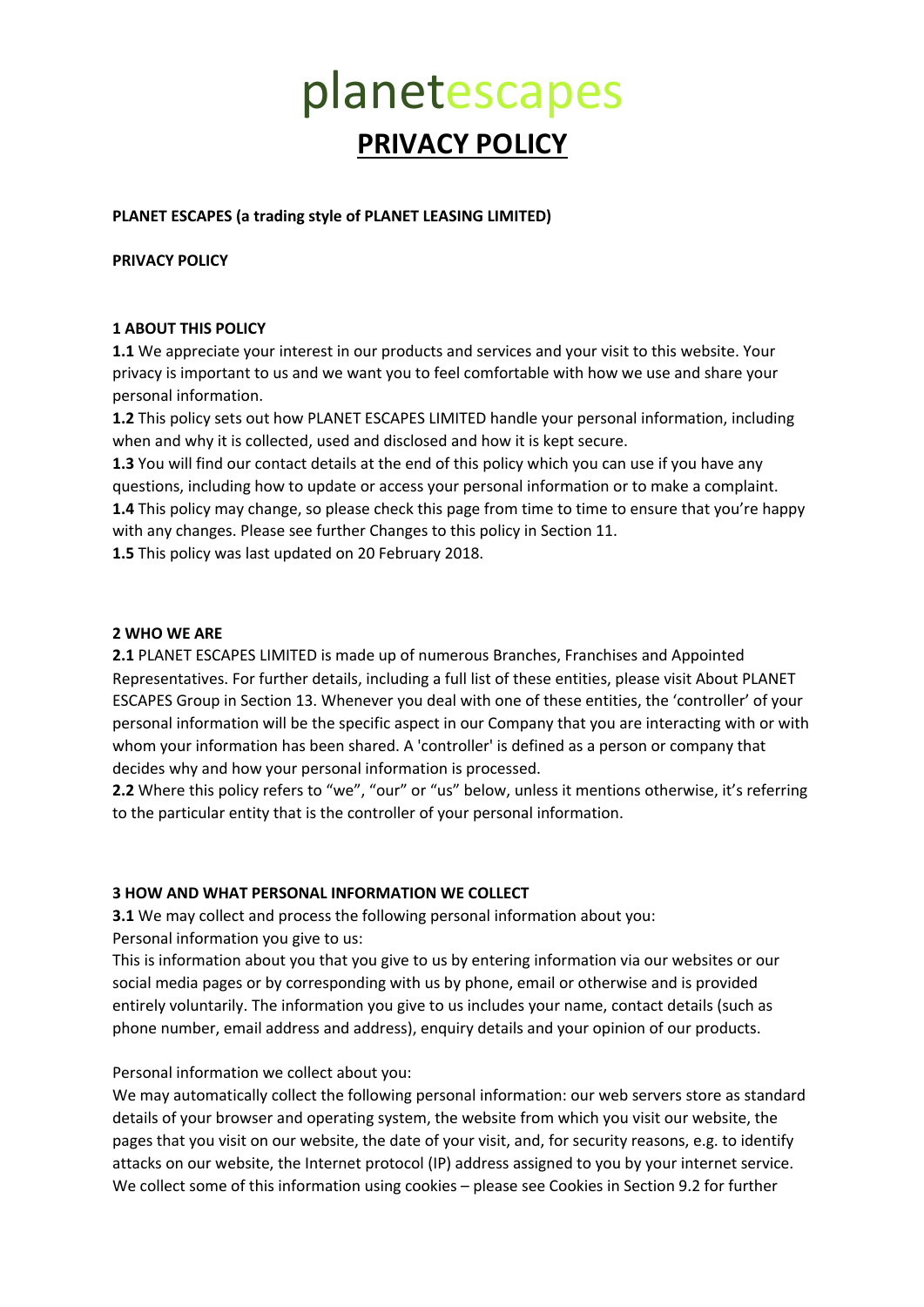information. We may also collect any personal information which you allow to be shared that is part of your public profile on a third party social network.

Personal information we may receive from other sources:

We obtain certain personal information about you from sources outside our business which may include PLANET ESCAPES Group companies (Section 13) or other third party companies; the personal information received is as described in the two paragraphs above.

**3.2** Please see further How we use your personal information in Section 4 for details of the purposes for which we use the personal information we obtain from these sources and the legal basis on which we rely to process that information. The remaining provisions of this policy also apply to any personal information we obtain from these sources.

### **4 HOW WE USE YOUR PERSONAL INFORMATION**

**4.1** Where you have provided CONSENT We may use and process your personal information where you have consented for us to do so for the following purposes: to share your personal information with our authorised dealers/suppliers to arrange the ordering, or delivery, of your vehicle or where you have requested a call back; to supply brochures and other material you have specifically requested from us; and to contact you via email, text message, post or telephone with marketing information about PLANET ESCAPES LIMITED and other products and services (see Marketing section below for further details);

**4.2** You may withdraw your consent for us to use your information in any of these ways at any time. Please see Withdrawing your consent in Section 8.4 for further details.

**4.3** Where required to perform a CONTRACT with you

We may use and process your personal information where it is necessary for the performance of a contract with you or in order to take steps at your request before entering into a contract with you including for the following purposes: To exchange such information as required to arrange a line of credit for you; To allow for the provision of third party breakdown services by our breakdown provider;

### **4.4** Where it is in your VITAL INTEREST

We may use your personal information to contact you if there are any urgent safety or product recall notices to communicate to you or where we otherwise reasonably believe that the processing of your personal information will prevent or reduce any potential harm to you. It is in your vital interests for us to use your personal information in this way.

**4.5** Where required to comply with our LEGAL OBLIGATIONS

We will use your personal information to comply with our legal obligations including: (i) to assist HMRC, the Police, the Driver and Vehicle Licensing Agency (DVLA) or any other public authority or criminal investigation body; (ii) to identify you when you contact us; and (iii) to verify the accuracy of data that we hold about you.

**4.6** Where there is a LEGITIMATE INTEREST

We may use and process your personal information where it is necessary for us to pursue our legitimate interests as a business for the following purposes:

\* for analysis, and profiling to inform our marketing strategy, and to enhance and personalise your customer or visitor experience;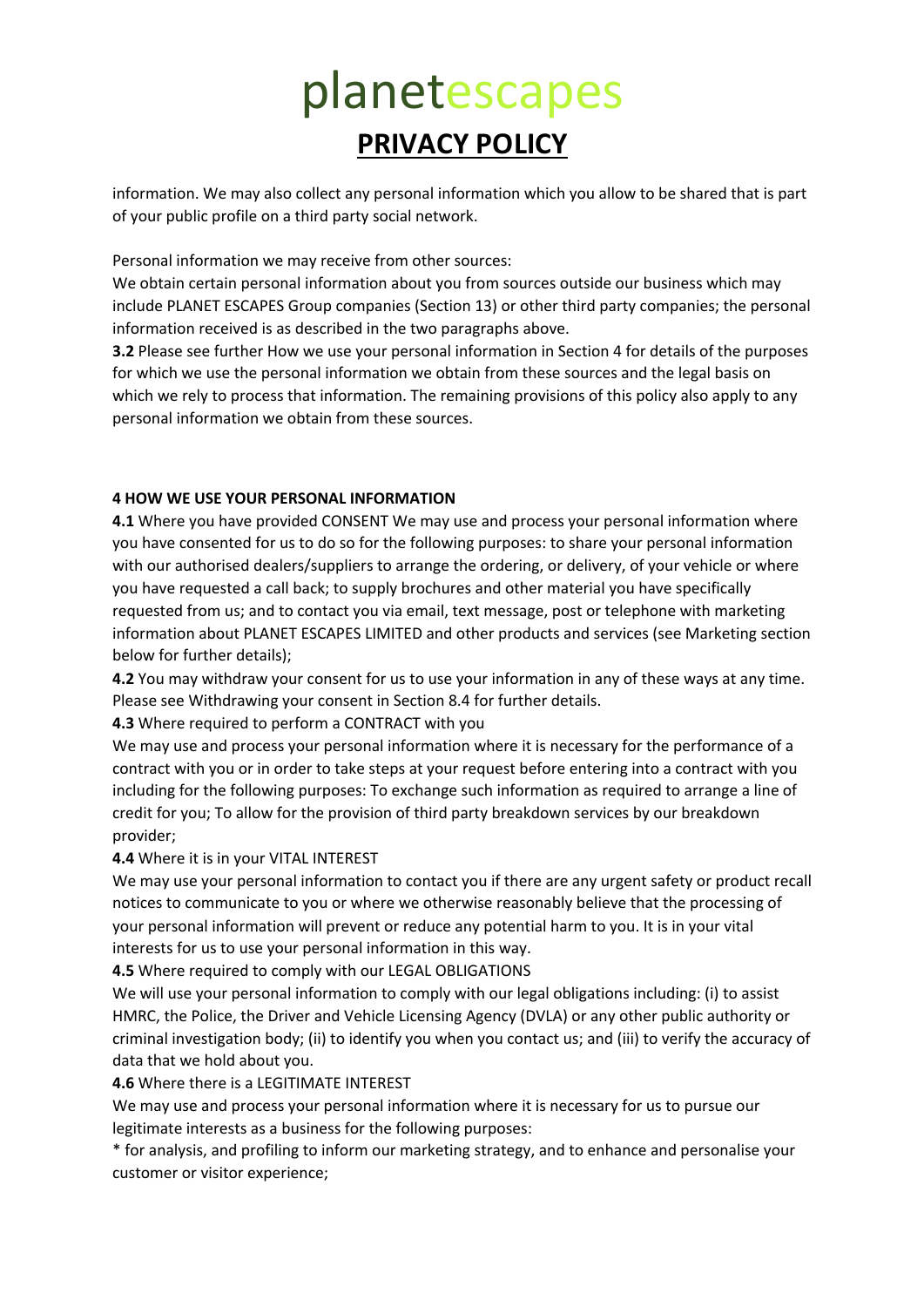\* for market research in order to continually improve the products and services that we and our authorised dealers deliver to you;

\* to administer our websites and for internal operations, including troubleshooting, testing, statistical purposes;

\* for marketing activities (other than where we rely on your consent) e.g. to tailor marketing communications or send targeted marketing messages via social media and other third party platforms;

\* for the prevention of fraud and other criminal activities;

- \* to undertake credit checks for finance;
- \* to correspond and communicate with you;
- \* to create a better understanding of you as a customer or visitor;

\* for network and information security in order for us to take steps to protect your information against loss or damage, theft or unauthorised access;

\* to comply with a request from you in connection with the exercise of your rights (for example where you have asked us not to contact you for marketing purposes, we will keep a record of this on our suppression lists in order to be able to comply with your request);

\* for the purposes of corporate restructure or reorganisation or sale of our business or assets;

\* for efficiency, accuracy or other improvements of our databases and systems e.g. by combining systems or consolidating records we or our group companies hold about you;

\* to enforce or protect our contractual or other legal rights or to bring or defend legal proceedings; and

\* for general administration including managing your queries, complaints, or claims, and to send service messages to you.

### **5 OTHERS WHO MAY RECEIVE OR HAVE ACCESS TO YOUR PERSONAL INFORMATION**

### **5.1** Group entities

We may share your information with other entities within the PLANET ESCAPES Group. They may use your personal information in the ways set out in How we use your personal information in Section 4, in connection with products and services that complement our own range of products and services, for example finance or insurance products. Please visit About PLANET ESCAPES Group in Section 13 for the details of our group companies with whom we may share your personal information. **5.2** Our suppliers and service providers

We may disclose your information to our third party service providers, agents, subcontractors and other organisations for the purposes of providing services to us or directly to you on our behalf. Such third parties may include vehicle suppliers, vehicle delivery companies, cloud services providers (such as hosting and email management) or advertising agencies, administrative services and other third parties who provide services to us. When we use third party service providers, we only disclose to them such personal information required for them to provide their service and we have a contract in place that requires them to keep your information secure and not to use it other than in accordance with our specific instructions.

**5.3** Authorised dealers/suppliers in our network

We may share your information with other companies within our Authorised Network. They may use your personal information in the ways set out in How we use your personal information in Section 4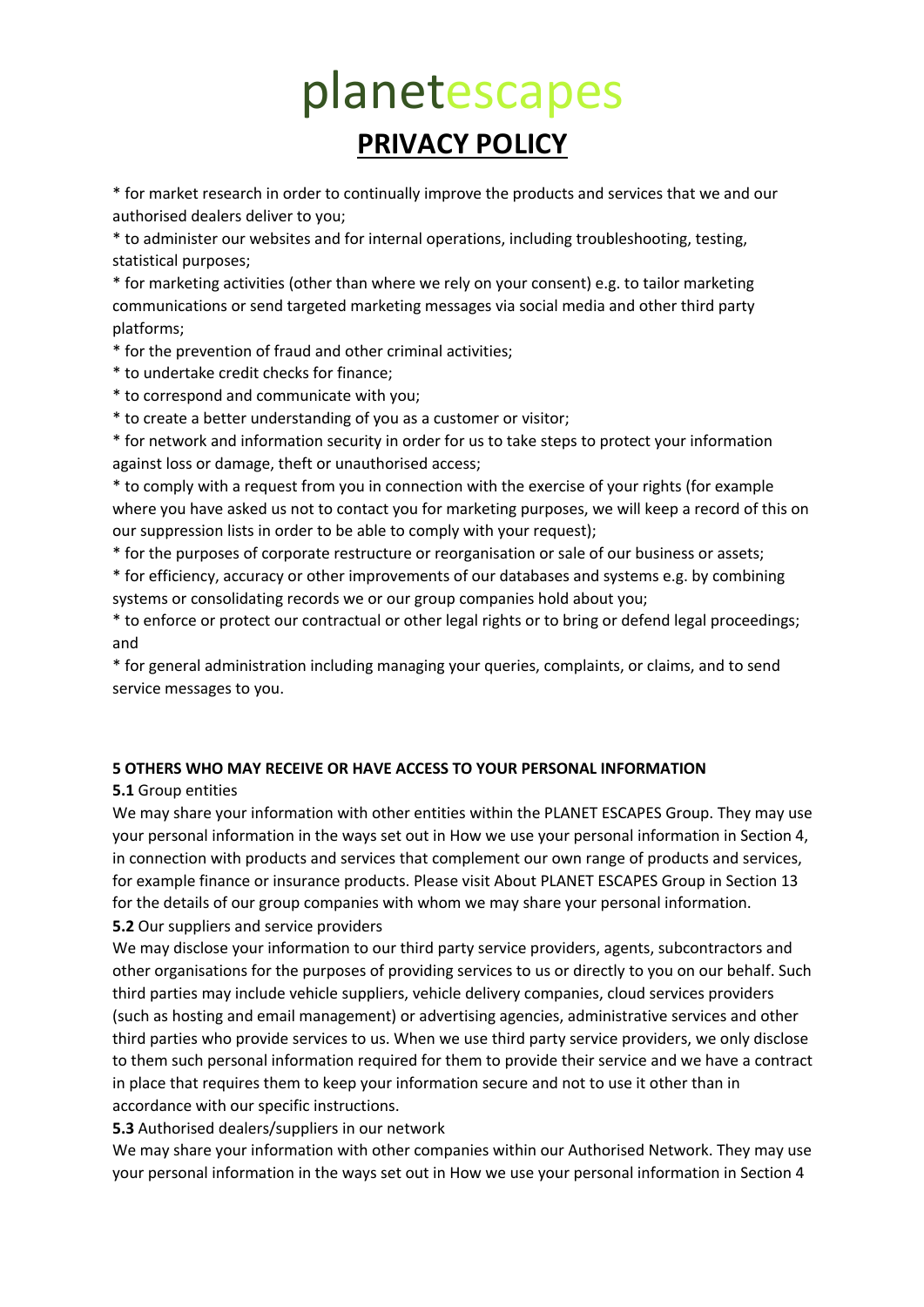or in connection with products and services that complement our own range of products and services, for example finance or insurance products.

**5.4** Third parties who provide products and services

We work closely with various third parties to bring you a range of products and services which are complimentary to ours. When you enquire about or purchase one or more of these products or services through us, the relevant third party may use your details to provide you with information and carry out their obligations arising from any contracts you have entered into with them. These third party product providers may share your information with us which we will use in accordance with this policy. In some cases, they will be acting as a 'controller' of your information and therefore we advise you to read their privacy policy.

**5.5** Other ways we may share your personal information

We may transfer your personal information if we're under a duty to disclose or share it in order to comply with any legal obligation (e.g. by sharing your personal information with the DVLA), to detect or report a crime, to enforce or apply the terms of our contracts or to protect the rights, property or safety of our visitors and customers. However, we will always take steps with the aim of ensuring that your privacy rights continue to be protected.

### **6 WHERE WE STORE YOUR PERSONAL INFORMATION OUTSIDE THE EEA**

**6.1** All information you provide to us may be transferred to countries outside the European Economic Area (EEA). By way of example, this may be to a secure, encrypted data backup being stored in a country outside of the EEA or if any of our servers are, from time to time, located in a country outside of the EEA. These countries may not have similar data protection laws to the UK. **6.2** If we transfer your information outside of the EEA in this way, we will take steps to ensure that appropriate security measures are taken with the aim of ensuring that your privacy rights continue to be protected as outlined in this policy. These steps include imposing contractual obligations on the recipient of your personal information or ensuring that the recipients are subscribed to 'international frameworks' that aim to ensure adequate protection. Please contact us using the details at the end of this policy for more information about the protections that we put in place and to obtain a copy of the relevant documents.

**6.3** If you use our services whilst you are outside the EEA, your information may be transferred outside the EEA in order to provide you with those services.

### **7 HOW LONG WE KEEP YOUR PERSONAL INFORMATION FOR**

**7.1** If we collect your personal information, the length of time we retain it is determined by a number of factors including the purpose for which we use that information and our obligations under other laws.

**7.2** We do not retain personal information in an identifiable format for longer than is necessary. **7.3** We may need your personal information to establish, bring or defend legal claims, in which case we will retain your personal information for 7 years after the last occasion on which we have used your personal information in one of the ways specified in How we use your personal information in Section 4.

**7.4** The only exceptions to this are where: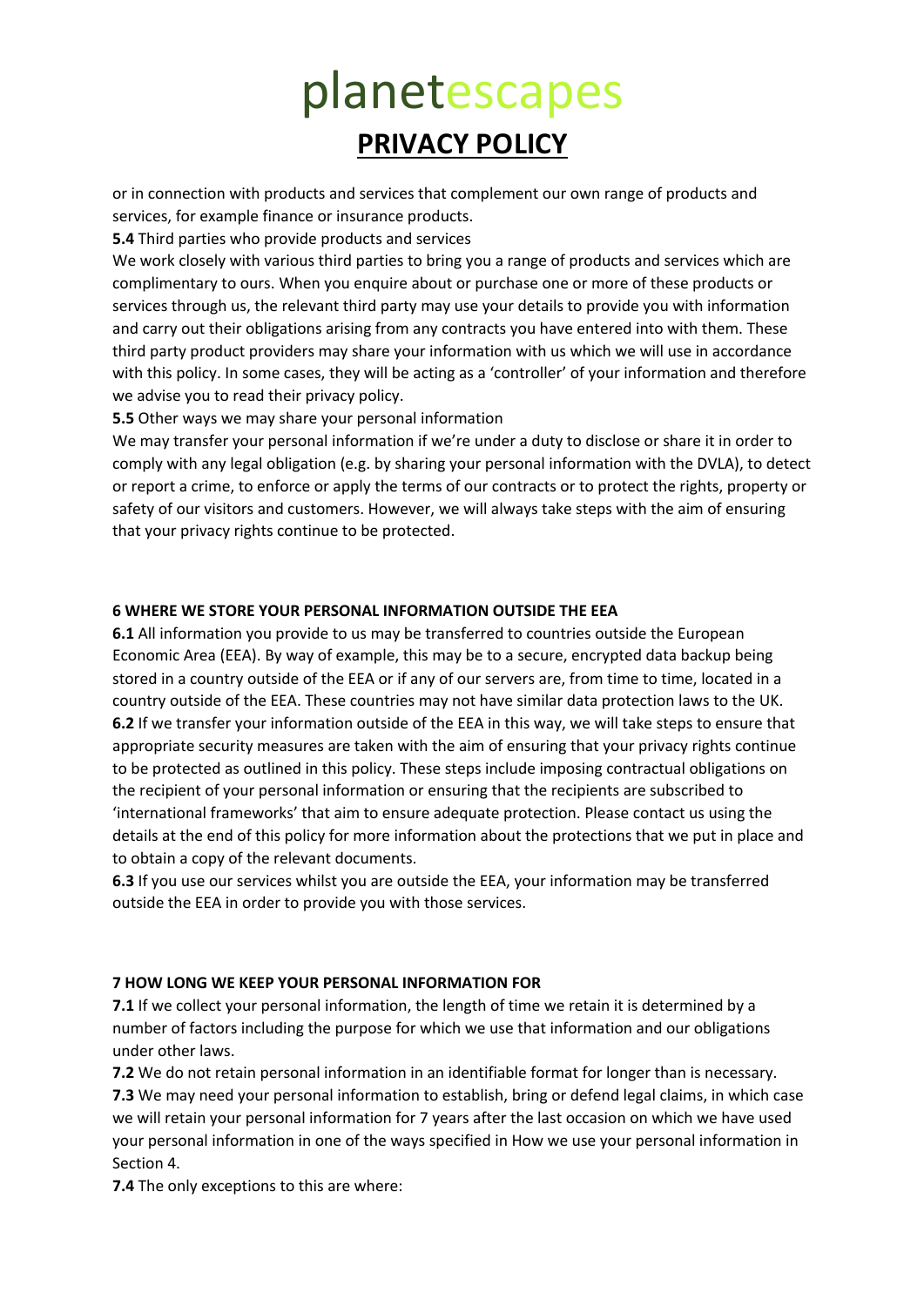\* the law requires us to hold your personal information for a longer period, or delete it sooner;

\* you exercise your right to have the information erased (where it applies) and we do not need to hold it in connection with any of the reasons permitted in this section 7, or because we are required under the law (see further Erasing your personal information or restricting its processing in Section 8.6); and

\* in limited cases, the law permits us to keep your personal information indefinitely provided we put certain protections in place.

#### **8 YOUR RIGHTS**

**8.1** Your 'data subject' rights:

You have a number of rights in relation to your personal information under data protection law. In relation to certain rights, we may ask you for information to confirm your identity and, where applicable, to help us to search for your personal information. Except in rare cases, we will respond to you within 30 days after we have received this information or, where no such information is required, after we have received your request.

**8.2** Accessing your personal information

You have the right to ask for a copy of the information that we hold about you by emailing or writing to us at the address at the end of this policy. We may not provide you with a copy of your personal information if this concerns other individuals or we have another lawful reason to withhold that information.

**8.3** Correcting and updating your personal information The accuracy of your information is important to us and we are working on ways to make it easier for you to review and correct the information that we hold about you. In the meantime, if you change your name or address/email address, or you discover that any of the other information we hold is inaccurate or out of date, please let us know by contacting us in any of the details described at the end of this policy. **8.4** Withdrawing your consent

Where we rely on your consent as the legal basis for processing your personal information, as set out under How we use your personal information in Section 4, you may withdraw your consent at any time by contacting us using the details at the end of this policy. If you would like to withdraw your consent to receiving any direct marketing to which you previously opted-in, you can also do so using our unsubscribe tool. If you withdraw your consent, our use of your personal information before you withdraw is still lawful.

**8.5** Objecting to our use of your personal information and automated decisions made about you. Where we rely on our legitimate business interests as the legal basis for processing your personal information for any purpose(s), as out under How we use your personal information in Section 4, you may object to us using your personal information for these purposes by emailing or writing to us at the address at the end of this policy. Except for the purposes for which we are sure we can continue to process your personal information, we will temporarily stop processing your personal information in line with your objection until we have investigated the matter. If we agree that your objection is justified in accordance with your rights under data protection laws, we will permanently stop using your data for those purposes. Otherwise we will provide you with our justification as to why we need to continue using your data. You may object to us using your personal information for direct marketing purposes and we will automatically comply with your request. If you would like to do so, please use our unsubscribe tool. You may also contest a decision made about you based on automated processing by contacting the data protection department.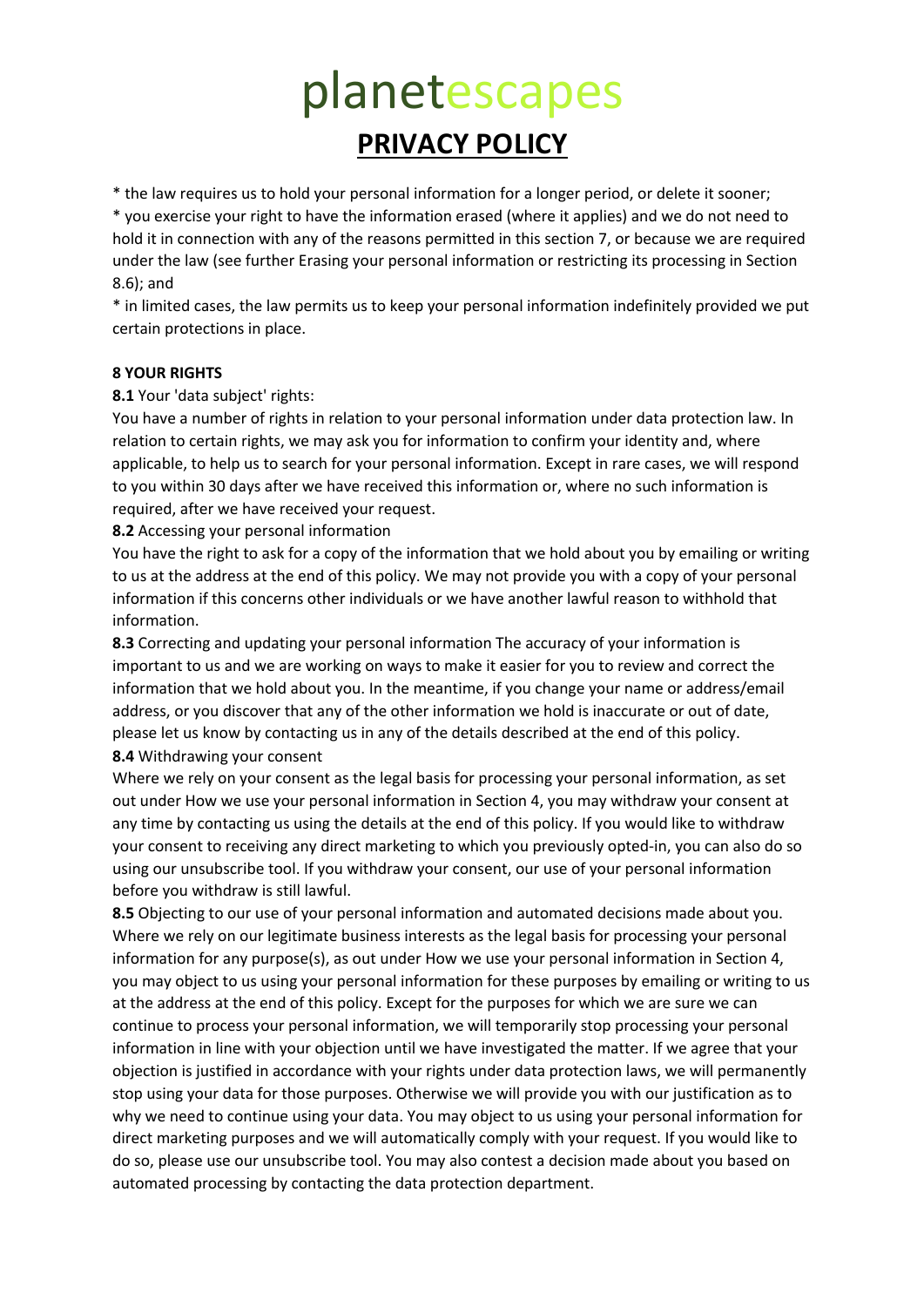**8.6** Erasing your personal information or restricting its processing

In certain circumstances, you may ask for your personal information to be removed from our systems by emailing or writing to us at the address at the end of this policy. Unless there is a reason that the law allows us to use your personal information for longer, we will make reasonable efforts to comply with your request. You may also ask us to restrict processing your personal information in the following situations: where you believe it is unlawful for us to do so, you have objected to its use and our investigation is pending or you require us to keep it in connection with legal proceedings. In these situations, we may only process your personal information whilst its processing is restricted if we have your consent or are legally permitted to do so, for example for storage purposes, to protect the rights of another individual or company or in connection with legal proceedings.

**8.7** Transferring your personal information in a structured data file

Where we rely on your consent as the legal basis for processing your personal information or need to process it in connection with your contract, as set out under Section 4 How we use your personal information, you may ask us to provide you with a copy of that information in a structured data file. We will provide this to you electronically in a structured, commonly used and machine readable form, such as a CSV file. You can ask us to send your personal information directly to another service provider, and we will do so if this is technically possible. We may not provide you with a copy of your personal information if this concerns other individuals or we have another lawful reason to withhold that information.

**8.8** Complaining to the UK data protection regulator

You have the right to complain to the Information Commissioners Office (ICO) if you are concerned about the way we have processed your personal information. Please visit the ICO's website for further details.

### **9 SECURITY / COOKIES / LINKS / SOCIAL PLUGINS**

**9.1** Security measures we put in place to protect your personal information

All entities within the PLANET ESCAPES Group use technical and organisational security measures to protect the personal information supplied by you and managed by us against manipulation, loss, destruction, and access by third parties. Our security measures are continually improved in line with technological developments. Unfortunately, the transmission of information via the internet is not completely secure. Although we will do our best to protect your personal information, we cannot guarantee the security of your information whilst in transit to our website and any transmission is at your own risk. Where we have given (or where you have chosen) a password which enables you to access an account, you are responsible for keeping this password confidential. We ask you not to share your password with anyone.

### **9.2** Use of 'cookies'

'Cookies' are small pieces of information sent to your device and stored on its hard drive to allow our websites to recognise you when you visit. Information on the cookies that we use and their features can be found in under Cookies in Section 9.2.

### **9.3** Links to other websites

Our website may contain links to other websites run by other organisations which we do not control. This policy does not apply to those other websites and Apps, so we encourage you to read their privacy statements. We are not responsible for the privacy policies and practices of other websites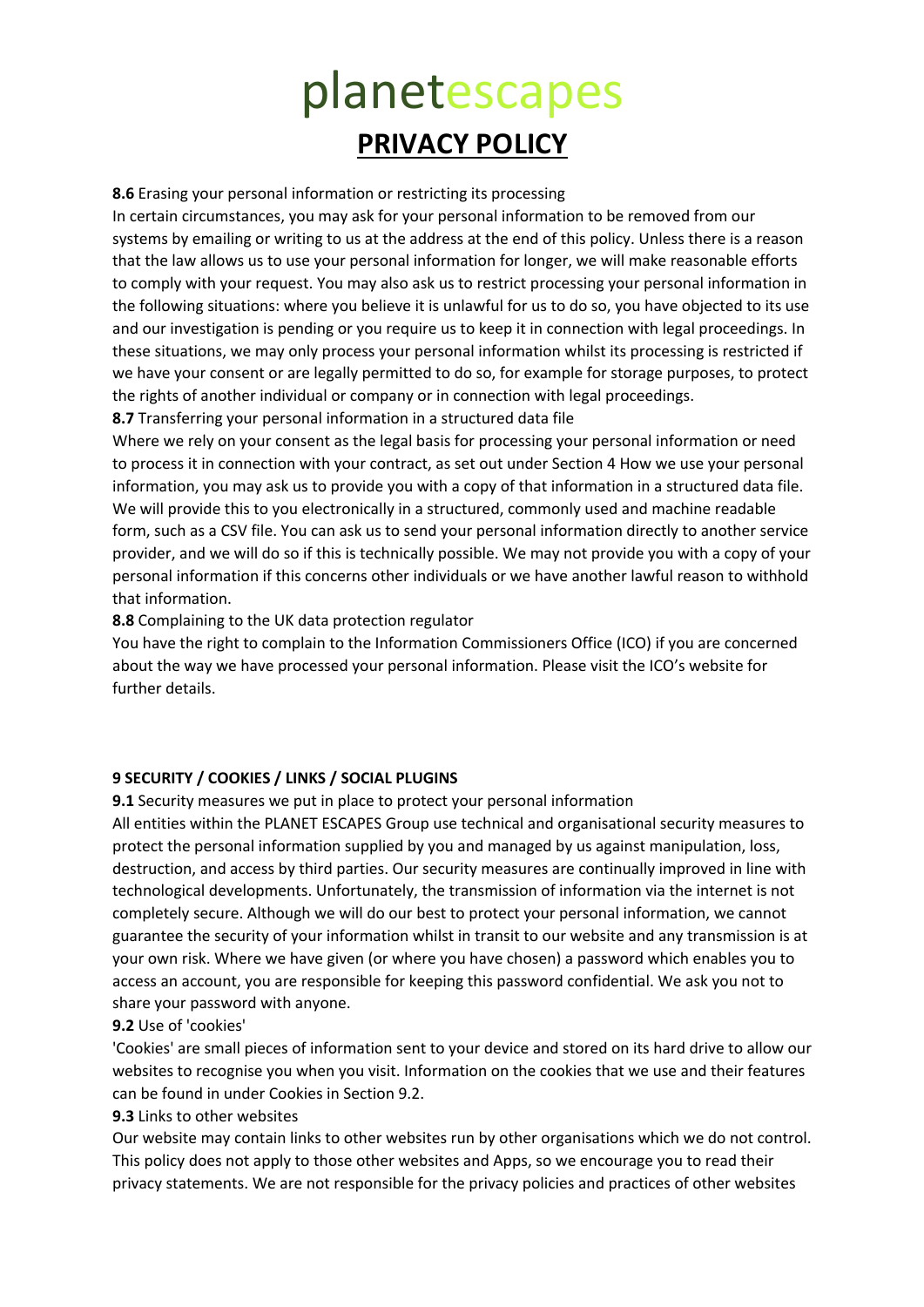and Apps (even if you access them using the links that we provide) and we provide links to those websites solely for your information and convenience. We specifically disclaim responsibility for their content, privacy practices and terms of use, and we make no endorsements, representations or promises about their accuracy, content or thoroughness. Your disclosure of personal information to third party websites is entirely at your own risk. In addition, if you linked to our website from a third party website, we cannot be responsible for the privacy policies and practices of the owners and operators of that third party website and we recommend that you check the privacy policy of that third party website.

#### **9.4** Social plugins

We use so-called social plugins (buttons) of social networks such as Facebook, Google+ and Twitter. When you visit our websites, these buttons are deactivated by default, i.e. without your intervention they will not send any data to the respective social networks. Before you are able to use these buttons, you must activate them by clicking on them. They then remain active until you deactivate them again or delete your cookies. Please see Cookies in Section 9.2 for further details regarding our use of cookies. After their activation, a direct link to the server of the respective social network is established. The contents of the button are then transmitted from the social network directly to your browser and incorporated in the website. After activation of a button, the social network can retrieve data, independently of whether you interact with the button or not. If you are logged on to a social network, the network can assign your visit to the website to your user account. A social network cannot assign a visit to websites operated by our other group companies unless and until you activate the respective button there as well. If you are a member of a social network and do not wish it to combine data retrieved from your visit to our websites with your membership data, you must log out from the social network concerned before activating the buttons. We have no influence on the scope of data that is collected by the social networks through their buttons. The data use policies of the social networks provide information on the purpose and extent of the data that they collect, how this data is processed and used, the rights available to you and the settings that you can use to protect your privacy.

#### **10 MARKETING**

**10.1** We may collect your preferences to send you marketing information directly from us by email/SMS (where applicable) including:

\* if you register an account with us online; or

\* if you register a quote request or an enquiry call back.

We will only do so if you have consented to receiving such marketing information directly from us. **10.2** We may contact you with targeted advertising delivered online through social media and platforms (operated by other companies) by using your personal information, or use your personal information to tailor marketing to improve its relevance to you, unless you object.

**10.3** From time to time, we may ask you to refresh your marketing preferences by asking you to confirm that you consent to continue receiving marketing information from us.

**10.4** You have the right to opt-out of our use of your personal information to provide marketing to you in any of the ways mentioned above. Please see Withdrawing your Consent in Section 8.4 and Objecting to our use of your personal information and automated decisions made about you in Section 8.5 above for further details on how you can do this.